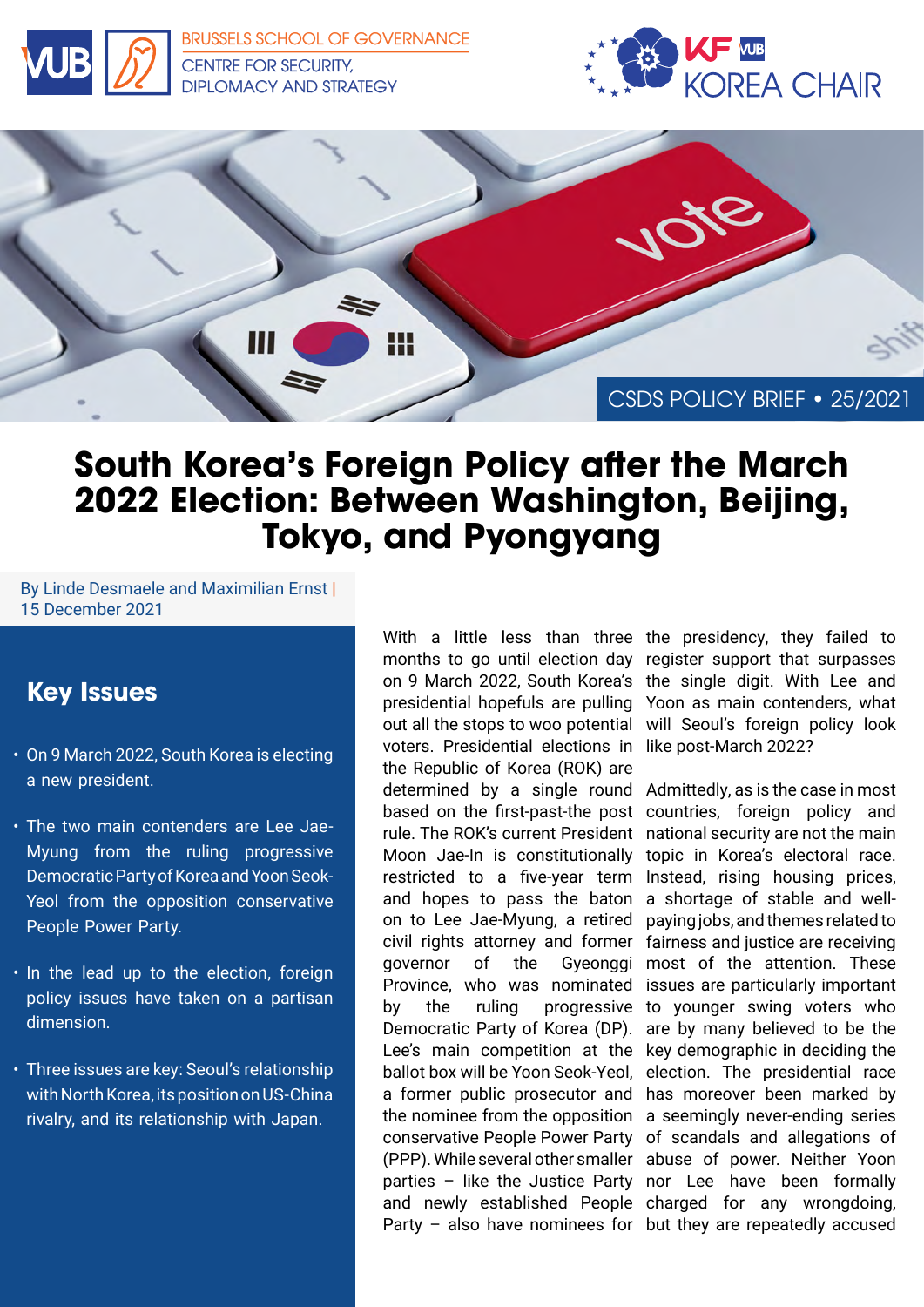of involvement in corruption scandals by their War and that it will not suffice to refer to shared rivals. Although South Korean political campaigns history and ethnicity to achieve public support have a reputation for being fierce, observers say that personal issues have rarely been this central in the political process. As both candidates seem preoccupied with trying to undermine each other's chances of making it to the Blue House, their campaign rhetoric on foreign affairs should surely be taken with a grain of salt. That said, it still remains possible to derive some broad expectations for the future of ROK foreign policy under President Lee or President Yoon. Three issues are especially salient for ROK foreign policy going forward: Seoul's agreement made. relationship with North Korea, its position on US-China rivalry, and its relationship with Japan.

As the candidate of the DP of President Moon Jae-In, Lee can be said to represent the current administration, although he is not considered to be part of Moon's inner circle and has sought to distance himself from some of the current government's policies. Under Moon, Seoul famously sought to achieve greater reconciliation with North Korea. Moon held three summits with the North Korean leader Kim Jong-un and helped broker the first ever US-North Korea summit between Kim and then-President Donald Trump in 2018. One key outcome of Moon's diplomacy was the 2018 inter-Korean Comprehensive Military Agreement (CMA). It includes steps to scale down and eventually eliminate the risks of military escalation along the Military Demarcation Line, which separates the two Koreas, and to turn the Demilitarized Zone (DMZ) around this line into a peace zone. While Moon repeatedly emphasised the need to assure dismantlement of North Korea's nuclear weapons programme, it is an open secret that his administration was more interested in peace than in denuclearisation. Moon's latest effort to make a breakthrough on inter-Korean relations is his push for a formal declaration of the end of the Korean War.

Just like Moon, Lee wants Seoul to be in the driving seat on Korean Peninsula affairs and to act as a mediator between Washington and Pyongyang. Lee also supports Moon's efforts to sign an end-of-war declaration, despite conservative reluctance about the issue. Lee further acknowledges that the vast majority of the current population of both North Yet, despite Moon's reputation as a dove, he actually

for unification. Rather than pursuing some sort of grand deal that requires Pyongyang to give up its nuclear weapons as a precondition for progress on anything else, Lee proposes a "pragmatic approach" to achieving unification based on small deals on concrete issues, such as inter-Korean economic development. Such an approach would include the possibility of employing so-called snapback sanctions, that is sanctions that are automatically re-imposed if North Korea does not comply with any

Yoon, for his part, has criticised the approach of the DP for being too deferential to North Korea. He has also demonstrated a willingness to renege on the 2018 inter-Korean CMA if North Korea does not change its behaviour, a move that was heavily criticised by Lee. The DP and PPP continue to disagree over the effectiveness of the agreement. Whereas the former insists that the CMA has been instrumental in easing tensions in the DMZ, the latter has raised scepticism, citing Pyongyang's provocations in violation of the agreement. Yoon has further emphasised that he views the ROK as an important stakeholder, but not the key driver, in Korean Peninsula affairs. He has made the case for closer collaboration with neighbouring countries to achieve the denuclearisation of North Korea. In this very vein, Yoon has proposed to establish a trilateral diplomatic office in Panmunjom with representatives from the two Koreas, and the United States, to run a dialogue channel on a permanent basis. This format would exclude China, Japan, and Russia, the three former participants of the Six-Party Talks that ran from 2003 to 2009. Despite these differences, both Yoon and Lee have signalled a willingness to meet with Kim. While Yoon has taken a stronger stance than his opponent on the need for denuclearisation, he has also pledged to provide humanitarian assistance to North Korea and to expand cultural and personal exchanges, separate from nuclear talks.

and South Korea have no experience of the Korean presided over an impressive military buildup on Critics of the Moon administration – like the PPP – often dismissively called him a dove because of his preoccupation with inter-Korean reconciliation.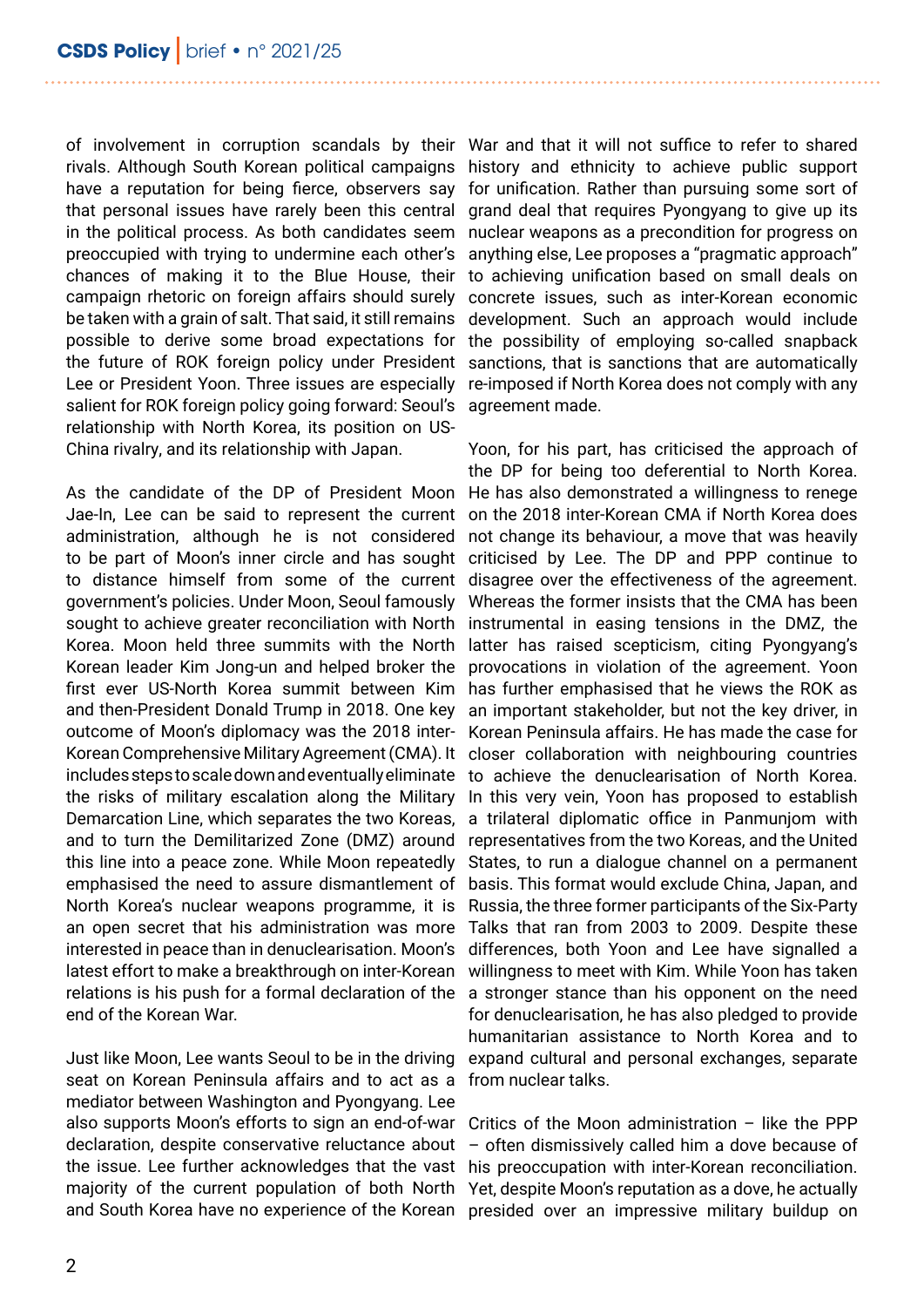the peninsula. Moon entered office committed to in the activities of the so-called Five Eyes Plus, an increase the ROK's ability to defend itself against a potential North Korean attack without US help. Since he entered office in 2017, the ROK's defence budget has increased by an average of 7.4 percent annually. This military buildup is likely to continue after Moon's tenure ends, irrespective of whether Lee or Yoon takes office. Lee shares Moon's commitment to increasing national self-defence capabilities. He also wants to continue Moon's efforts to transfer wartime operational control (OPCON) to South Korea, and this requires the ROK to invest in readiness. For now, it remains the case that if war erupts on the Korean Peninsula, an American commander would assume OPCON and lead the fight. According to Lee – and

other proponents of an OPCON transfer – a transfer anti-ballistic missile system deployed in Seongju. would better deter North Korean aggression and This would go against assurances given by the Moon intelligence alliance comprising Australia, Canada, New Zealand, the United Kingdom, and the United States (The Five Eyes) plus the ROK, Japan, and France. Yoon made the headlines in September 2021, when he demanded the US to deploy tactical nuclear weapons in South Korea and devise a nuclear-sharing arrangement in the style of the North Atlantic Treaty Organization (NATO). He later rescinded this position though, saying that it would be unrealistic and in violation of the Treaty on the Non-Proliferation of Nuclear Weapons. Yoon has also signalled that he is considering the deployment of additional interceptors for the Terminal High Altitude Area Defense (THAAD) system, an American

# **The Moon administration has increased the defence budget by an average of 7,4% annually – a trend expected to continue under a Lee or Yoon administration.**

enable South Korea to become a security provider in the region. Opponents of the transfer, in contrast, view the existing arrangement as useful insurance against US abandonment. The South Korean public remains divided on the issue. While the split is largely partisan, it also appears that younger generations are generally in favour of a transfer.

Yoon also wants to improve military readiness, but he has framed this primarily as a means to strengthen the US-ROK alliance to build deterrence against North Korea. He further advocates cooperation with the United States and Japan to monitor North Korean activities and enhance regional security. The precise modalities of such advanced cooperation remain unclear for now, as the ROK and Japan already have an intelligence sharing pact, known as the General Security of Military

Information Agreement (GSOMIA). Moreover, since to step back on diplomatic commitments made by 2019, the ROK has reportedly been participating previous ROK governments. This is a departure from administration to China under the so-called "threeno's policy" after the deployment of the system in 2017. Beijing vehemently opposes THAAD, calls it a threat to its national security, and undertook a series of economic retaliatory actions against South Korea, in response to the US Forces Korea-ROK joint decision to deploy THAAD in 2016. To assuage Beijing's concerns and restore relations, the Moon government at the time pronounced three no's: no additional THAAD deployment, no participation in the US missile defence network, and no creation of a trilateral military alliance with Washington and Tokyo. According to Yoon, the three no's are not a formal agreement and merely represent the position of the current administration. Lee, in contrast, said that he will keep the THAAD battery established in Seongju, but he is against any additional deployments and considers it unwise for the ROK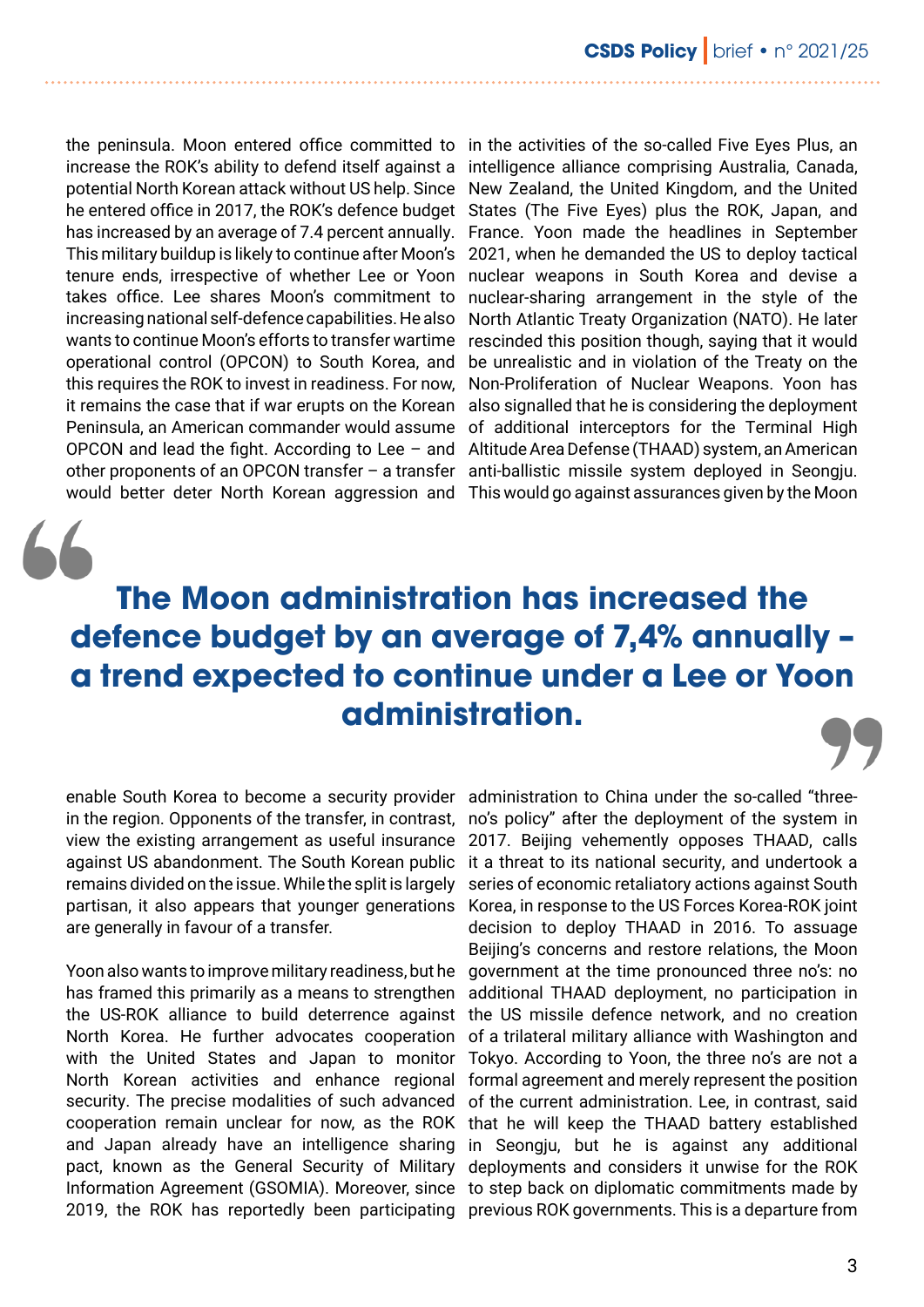the THAAD deployment altogether.

In fact, more broadly speaking, Lee has advocated walking a careful line between the US and China. He does not propose a position of equidistance between Washington and Beijing, but he is also careful not to appear fully aligned with the United States. While he has stated that he values the United States as a military ally and an economic partner, he has at times raised eyebrows with some of his more daring public comments about the US. For instance, he has described the US troops who entered the Korean Peninsula after 1945 "occupation forces". He also said that the US consented to Japan's colonisation of Korea in 1905 through the so-called Katsura-Tuft agreement between Washington and Tokyo. In navigating US-China tensions, he has proposed a balanced foreign policy that seeks constructive relations with both Washington and Beijing. In this regard, he has argued that the ROK can and should leverage its position as a leading producer of semiconductors and EV batteries to gain concessions from other countries. During a meeting with the Chinese ambassador to the ROK Xiang Haiming, in November 2021, Lee emphasised the economic interdependence between the two countries and reaffirmed that Seoul needs Beijing as a partner to advance peace and denuclearisation on the Korean Peninsula.

Yoon, in contrast, has displayed a willingness to align more closely with the United States, and relatedly, to take a more confrontational stance against China. He has raised questions about cooperation with China, for China is allied with Pyongyang, the ROK's main "enemy". Yoon wants to formally join the US-led Quadrilateral Strategic Dialogue – "the Quad" – working group, with the option of the ROK becoming a "fully fledged" member. The Moon administration has so far been somewhat ambivalent about the Quad because the grouping is by some viewed as "anti-China". While the Moon administration has participated in several Quad Plus meetings that included the formal Quad members (the United States, Australia, India, and Japan), as well as representatives from New Zealand and Vietnam, Moon has refrained from formalising Seoul's membership. Yoon, however, does not seem to be too concerned about antagonising China. He historical and territorial issues. He has argued that

his stance a couple of years ago, when he opposed has emphasised that he wants Seoul to continue cooperation with the Five Eyes – a position that will undeniably upset Beijing. Despite his reputation as a China hawk, Yoon also wants to initiate a "new era of respect and cooperation with China" based on a regular "high-level strategic dialogue". He therefore proposes a foreign policy for the ROK that revolves around two separate axes: a Japan-ROK-US axis and a China-Japan-ROK axis. This approach dovetails with the proposed approach of the two former conservative governments under Lee Myung-bak (2008-2013) and Park Geun-hye (2013-2017).

> Yoon's broader willingness to improve the ROK's political relationship with Japan promises an important shift from the policies of the Moon era. Diplomatic relations between Seoul and Tokyo reached a low point in 2019 following a South Korean court ruling that instructed Japanese companies to pay reparations for forced labour of Korean workers during World War II. In response, Japan put export controls on chemicals indispensable to South Korea's semiconductor industry. Seoul and Tokyo also continue to disagree about the Korean "comfort women" who were sexually abused under Japan's occupation of the peninsula. Yoon has accused Moon of leveraging simmering anti-Japanese sentiment in South Korea for domestic political gain. While he promised an assertive stance on issues of history and territory, he also described Japan as a neighbour who shares values of liberal democracy and free markets. In this spirit, with the election of Japanese Prime Minister Fumio Kishida in October 2021, Yoon recalled the Japan-South Korea Declaration of 1998, made between then-South Korean President Kim Dae-Jung and then-Japanese Prime Minister Keizo Obuchi, which expressed both countries' willingness to overcome the past and build new relations. He wrote on his Facebook page that "Japan is a neighbour that cannot be moved to another place on Earth. That is why, whether we like it or not, we need the wisdom to co-exist".

> While Lee has countered critics who call him an "anti-Japan" politician, it is true that his stance on Japan is similar to, if not more outspoken than, Moon's and hence more critical than that of Yoon. Lee wants to improve relations with Tokyo, but only when Japan shows a different approach to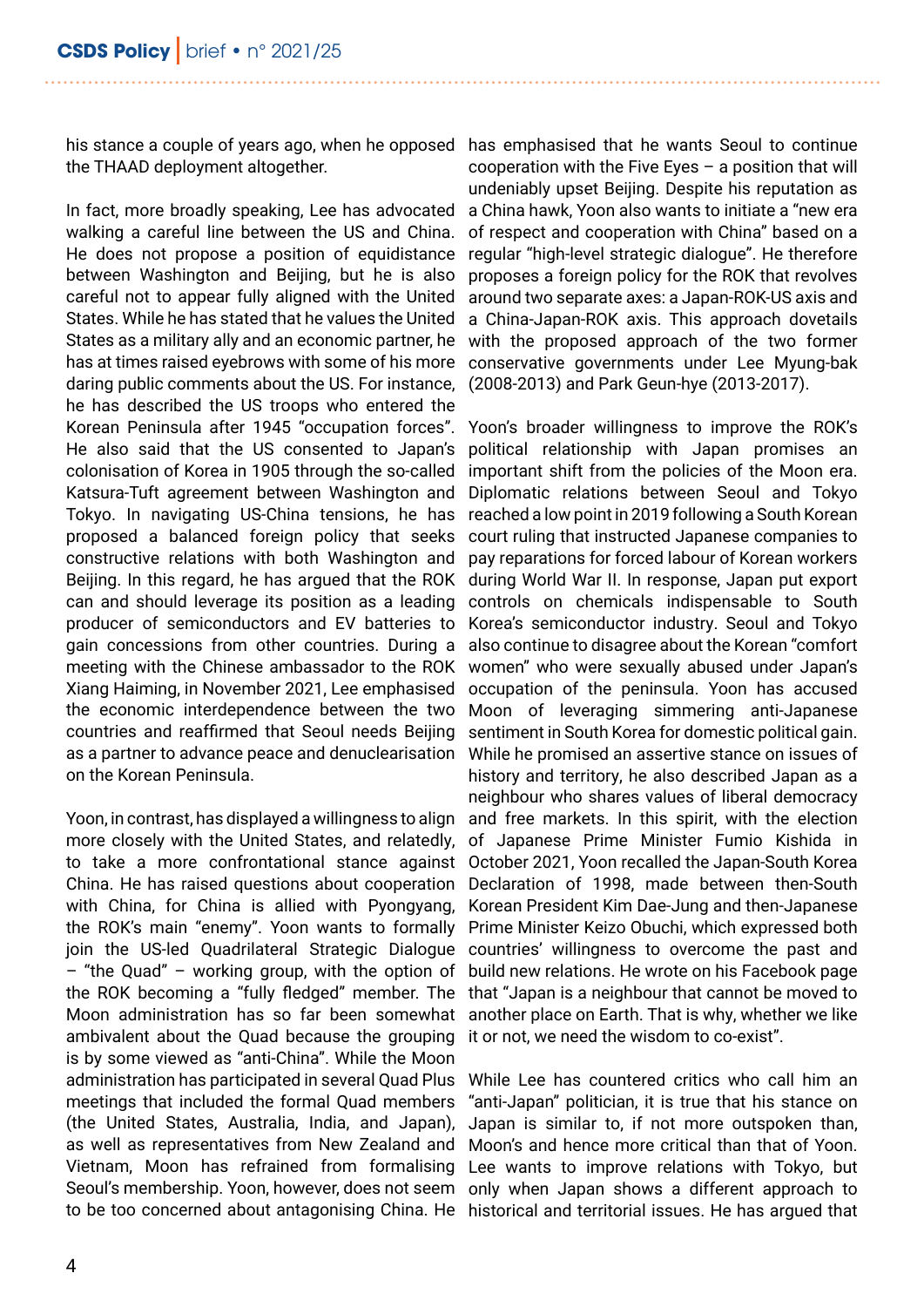Yoon has a flawed understanding of the Kim-Obuchi partisan dimension. Should Lee win the election, declaration and claims that it was based on the he is likely to continue Moon's pro-engagement sincere apologies from a Japanese leader and a policy vis-à-vis North Korea, his efforts of walking willingness to take full responsibility for historical a fine line between Washington and Beijing, conflicts. He further caused concern in Tokyo when and a harsh(er) stance vis-à-vis Tokyo. Yoon, in promising that Korea would "surpass" Japan during his nomination speech. Nonetheless, he remains formally committed to seeking to rehabilitate soured ties with Japan, above all, by addressing Tokyo's removal of South Korea from a "white list" of trusted trade partners that receive preferential treatment to go until South Koreans cast their ballots, both in the aftermath of the 2019 South Korean court sides will surely continue to update and refine their ruling on Korean wartime labour.

In the lead-up to the 9 March 2022 presidential in the region, and beyond, would be wise to prepare election, discussions about Seoul's future foreign for varying South Korean foreign policy directions policy seem to have taken on an increasingly accordingly.

contrast, promises a more confrontational policy toward Pyongyang, has appeared more inclined to criticise China, clearly aligns with the United States, and is likely to have a better chance at improving relations with Tokyo. With three months positions. Nonetheless, with the broad contours of their foreign policy platforms drawn, other actors